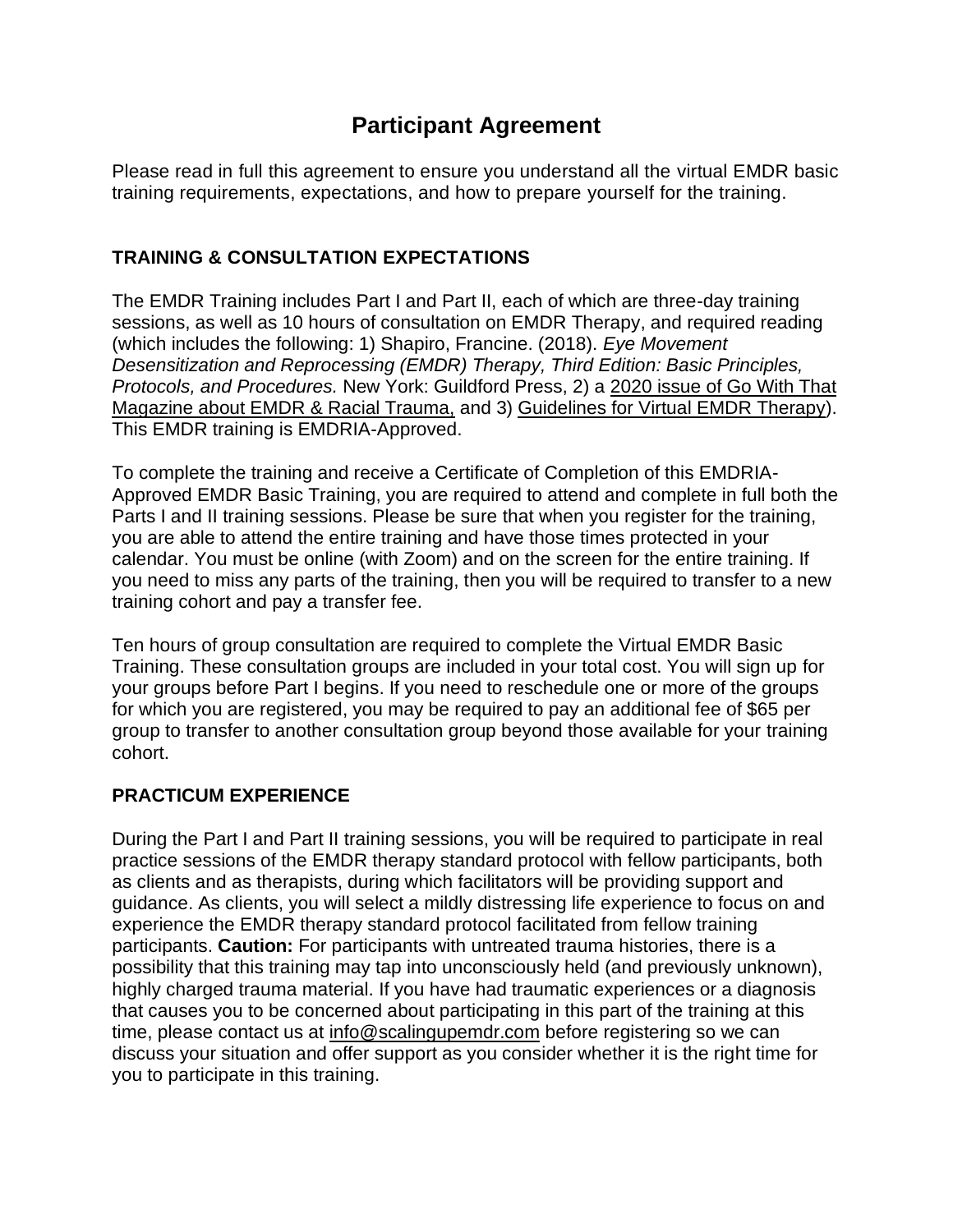#### **TIME FRAME FOR COMPLETION OF VIRTUAL EMDR BASIC TRAINING**

Training participants who begin the Virtual EMDR Basic Training must complete the entire training within 12 months from their initial start date. Training participants will be offered the available resources and capacity for training completion. In the event of a humanitarian crisis (illness, injury, death, etc.), trainers must have a policy in place that addresses and facilitates the training participant's ability to complete the training.

#### **REQUIRED READING**

The required reading for the virtual EMDR basic training includes the following materials:

1) Shapiro, Francine. (2018). Eye Movement Desensitization and Reprocessing (EMDR) Therapy, Third Edition: Basic Principles, Protocols, and Procedures. New York: Guildford Press;

2) Go With That Magazine Fall 2020, Volume 25, Issue 3 [EMDR & Racial Trauma] [https://mk0emdrias99osg9utnb.kinstacdn.com/wp](https://mk0emdrias99osg9utnb.kinstacdn.com/wp-content/uploads/2021/05/GWT.2020.Vol_.25.Issue_.3.RacialTrauma.ALL_.pdf)[content/uploads/2021/05/GWT.2020.Vol\\_.25.Issue\\_.3.RacialTrauma.ALL\\_.pdf](https://mk0emdrias99osg9utnb.kinstacdn.com/wp-content/uploads/2021/05/GWT.2020.Vol_.25.Issue_.3.RacialTrauma.ALL_.pdf)

3) [Guidelines for Virtual EMDR Therapy \(Spring 2020\).](https://mk0emdrias99osg9utnb.kinstacdn.com/wp-content/uploads/2020/04/virtual_tg_report_for_member.pdf) https://mk0emdrias99osg9utnb.kinstacdn.com/wpcontent/uploads/2020/04/virtual\_tg\_report\_for\_member.pdf

3) Guidelines for Virtual EMDR Therapy (Spring 2020).

# **ELIGIBILITY**

Please ensure that you are eligible to attend this training by clicking this link and reviewing the requirements: [https://www.emdria.org/emdr-training-education/emdr](https://www.emdria.org/emdr-training-education/emdr-training/eligibility-requirements-for-emdr-training/)[training/eligibility-requirements-for-emdr-training/](https://www.emdria.org/emdr-training-education/emdr-training/eligibility-requirements-for-emdr-training/)

# **CANCELLATION & REFUND POLICIES**

Full refund minus \$50 administrative fee up to 30-days before training begins. However, we do know that emergencies and unexpected events do happen, so we are willing to allow people to transfer their payment to another cohort for emergency situations if the refund deadline is missed. The cohort transfer fee is \$100. Due to the importance of emotional safety and cohesion of each training cohort, we strongly encourage you to try to stay within the cohort dates you originally sign up for, if possible, and to protect the dates on your calendar.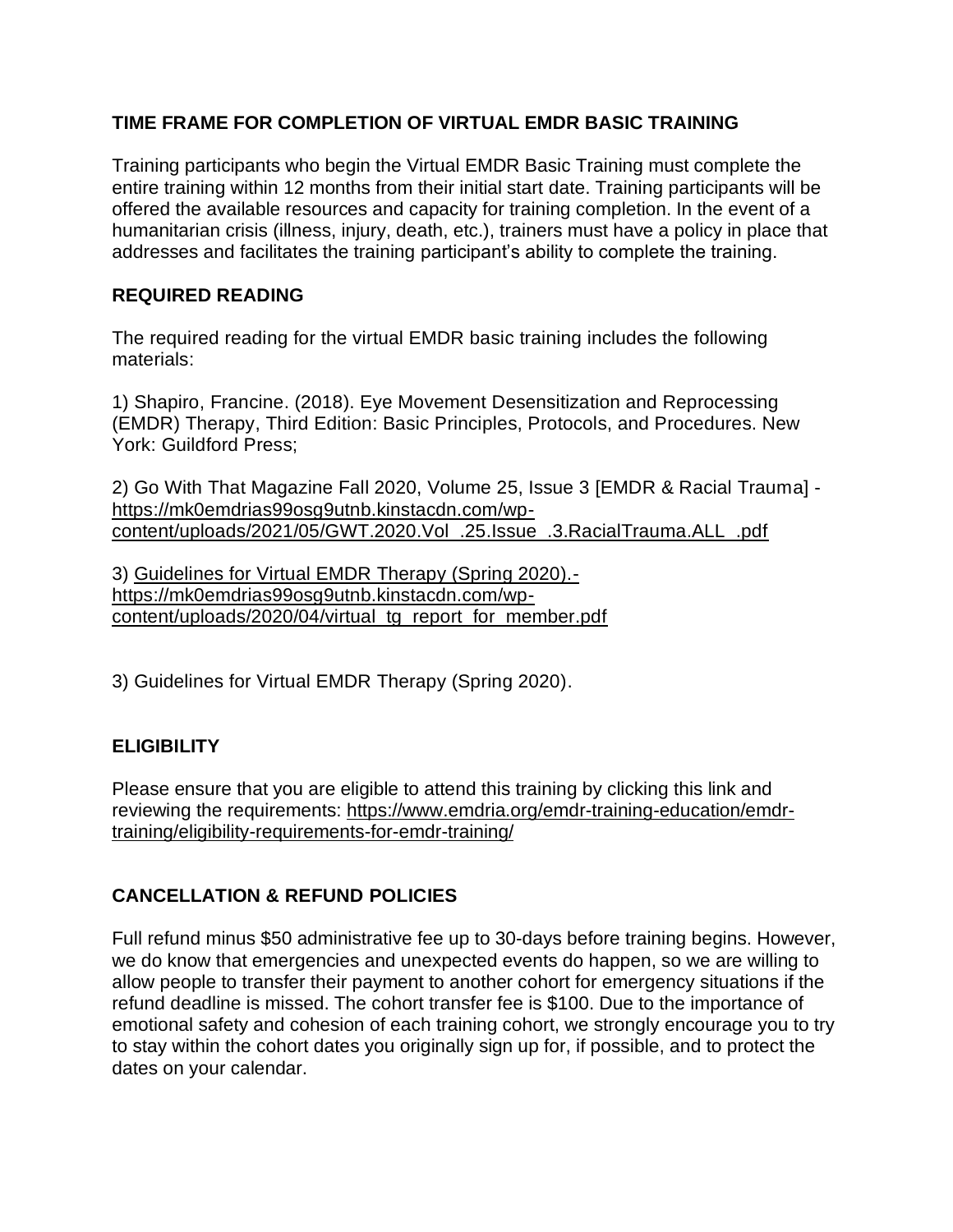#### **PARTICIPATION WAIVER**

You have voluntarily chosen to attend the Virtual EMDR Basic Training (Parts I and II) ("Training"). This Training includes Part I (3-days) and Part II (3-days), each of which are online live training sessions and practicums, as well as an additional 10 hours of consultation on EMDR Therapy (for which you will sign up prior to the Part I training session) that begin after the Part I training session and end after the Part II training session, and required reading (see Training and Consultations section above to review required reading). This EMDR training is EMDRIA-Approved.

During the Training you may feel activated by client stories or when considering one's own traumatic experiences. If you are at all concerned about such side effects or reactions, you should consult your own physician or therapist to determine if this Training would be appropriate for you.

In consideration of your attendance at the Training, you hereby agree to release, indemnify, and hold harmless the Company putting on the Training (Scaling Up, LLC), its owners, hired trainers, and your fellow attendees at the Training, from any and all liability occurring during and after your attendance at the Training. In particular, you acknowledge that you will not hold the Company liable for any expenses, bodily, mental or personal injuries that you sustain as a result of your attendance at or participation in the Training. Furthermore, you acknowledge that you are aware of and understand that your attendance and/or participation in the Training entails certain anticipated and unanticipated risks, and you assume all risks associated therewith as your responsibility.

The terms and conditions of this Participant Waiver shall be legally binding upon the undersigned and their respective estate, representatives, and assigns. I hereby acknowledge my voluntary and informed assumption of full responsibility and liability regarding any injuries that I may incur coincident to my participation in this Training. I hereby assume any and all risks associated with the Training and expressly waive, release, discharge and hold harmless Scaling Up, LLC, its owners, hired trainers, and my fellow attendees, from and against any and all expenses, property damage, and/or injuries sustained that arise out of, in association with, or related in any way to my participation in this Training.

This training and information by www.ScalingUpEMDR.com is sold on the understanding that the creator (Kelly Smyth-Dent) and other trainers (Elizabeth Legg) and contributors quoted in the material or presented in the trainings are opinions expressed solely of the presenter.

Nothing in this online course/training should be considered legal, medical or ethical advice or as a substitute for consultation with a qualified attorney, medical doctor or your State Licensing Board regulations. If you are in need of a legal consult, your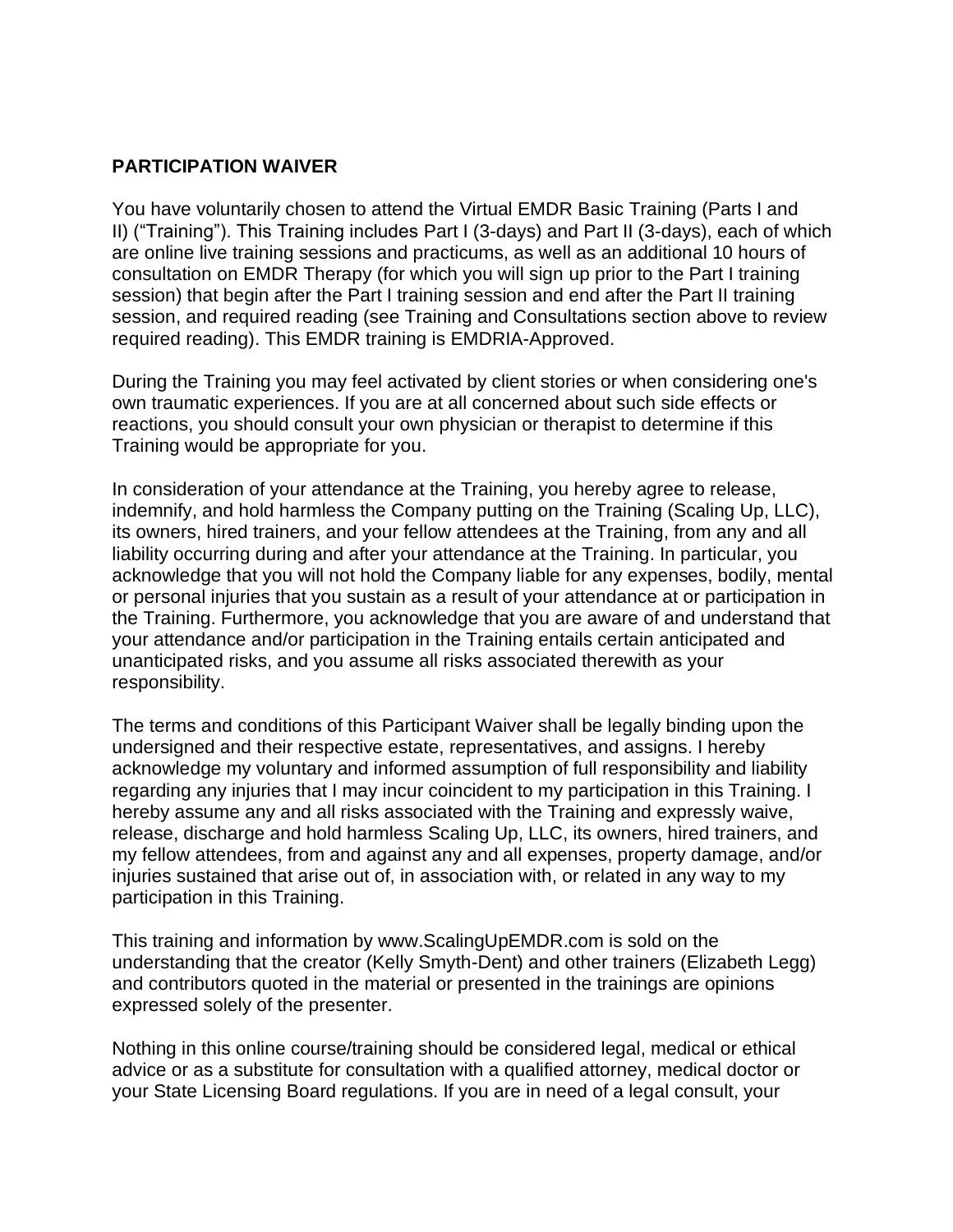liability insurer or professional association may offer useful free resources. If you are in need of a medical consult regarding somatic manifestations of psychological symptoms or other topics, then contact a physician for a consult or refer your client to a medical doctor. If you are in need of understanding the regulations regarding providing online/remote therapy or these protocols and procedures learned in the course, then contact your lawyer and/or State Licensing Board.

The information presented by Scaling Up or any contributors, to the best of our knowledge, are accurate at the time of course publication. However, we assume no responsibility for errors, omissions, or changes in requirements. Legal, ethical, medical, clinical, and cultural standards can change quickly, and it is ultimately the responsibility of each individual therapist to remain current.

Any application of the techniques, ideas and suggestions in these courses, trainings, emails or website (www.ScalingUpEMDR.com) is at the reader's, buyer's and member's sole discretion and risk. Kelly Smyth-Dent, Scaling Up LLC and other contributors, trainers and consultants will not be held liable, nor be responsible to any person or entity with respect to any loss or damage caused, or alleged to be caused, directly or indirectly by the use, application or reliance upon any information contained in these courses, trainings, emails, services provided or website (www.ScalingUpEMDR.com).

All therapists, NGO workers and others trained by Scaling Up, LLC, as well as any person receiving services from a person trained by Scaling Up or contracting with Scaling Up agree that Scaling Up and Kelly Smyth-Dent are not legally liable or responsible for the actions of these persons. All people trained by Scaling Up or providing services through a contract with Scaling Up are legally liable and responsible for their actions and services provided under their own individual and business malpractice and professional liability insurance. Scaling Up will not be held responsible for the services provided and actions of individuals.

# **COPYRIGHT PROTECTION**

All rights reserved. www.ScalingUpEMDR.com and all information, emails, trainings and courses included may not be reproduced in whole or part, stored, posted on the internet, or transmitted in any form or by any means, electronic, mechanical, photocopying, recording, or other, without written permission from the creator of this program, Elizabeth Legg or Kelly Smyth-Dent at www.ScalingUpEMDR.com.

# **VIDEO RECORDING CONSENT**

We will be recording the live training sessions. Participants will be required to keep their video on during the Training, so it is vital that participants present on video with